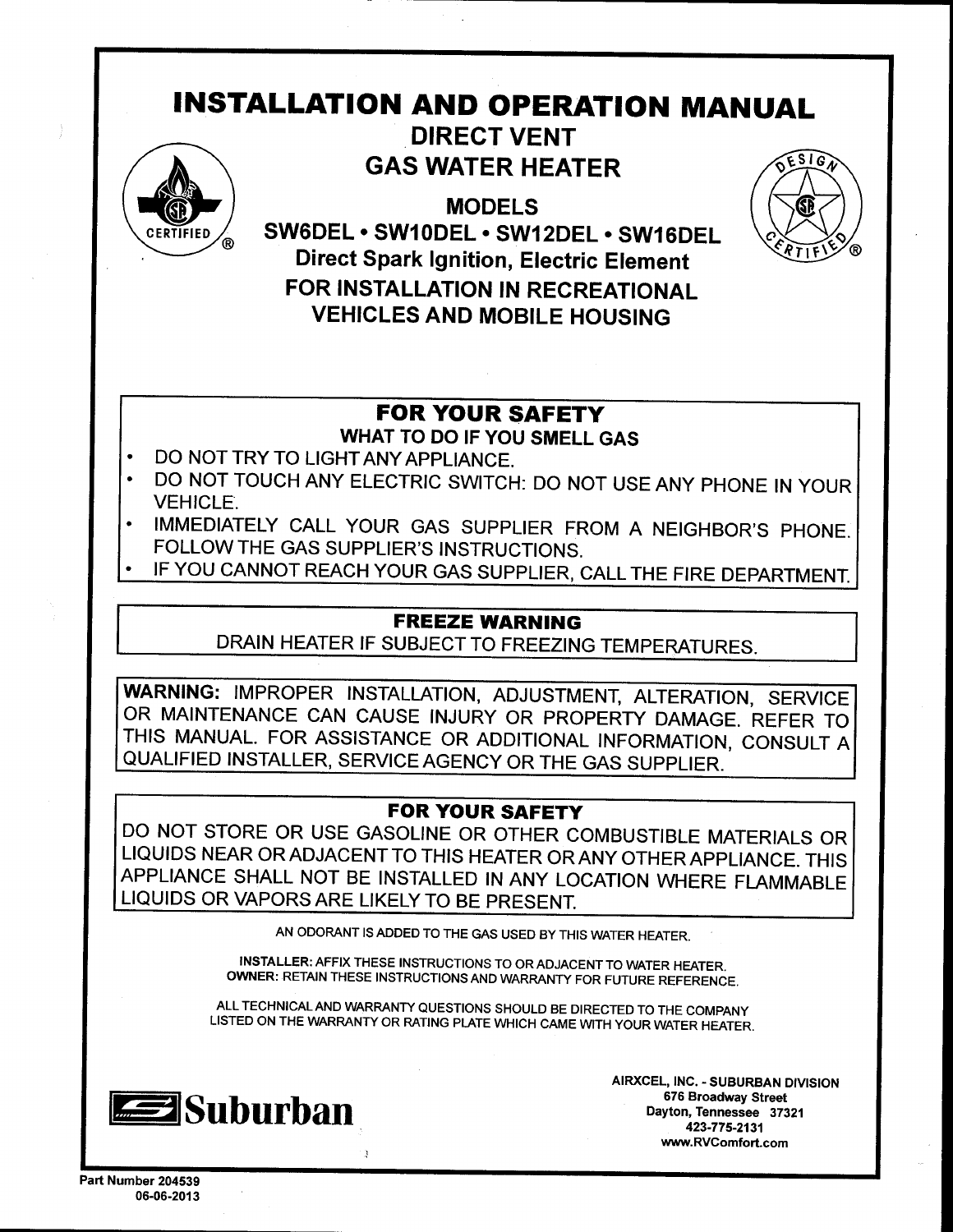#### **SAFETY WARNINGS**

WARNING! It is imperative that the water heater tank be filled with water before operating the water heater. Operation of the water heater without water in the tank may result in damage to the tank and/or controls. This type of damage is not covered by the limited warranty.

WARNINGI Hydrogen gas may resutt if you have not used this heater for two weeks or more. HYDROGEN GAS IS EXTREMELY FLAMMABLE. To reduce the risk of injury under these conditions, open the hot water faucet for several minutes atthe kitchen sink before you use any electrical appliance connected to the hot water system. If hydrogen is present, you probably will hear an unusual sound such as air escaping through the pipe as the water begins to flow.

Hydrogen gas may be present even after water has been drained from the tank. Open faucet at sink and allow system to vent for several minutes (5-10 minutes).

Do not smoke or have any open flame near the open faucet Do not attempt to light pilot or main bumer. On DSI models, be sure the switch is "OFF".

Should overheating occur, or the gas supply fail to shut off, shut off the manual gas valve to the appliance before shutting off the electrical supply.

Do not use this appliance if any part has been submerged under water. lmmediately call a qualified service technician to inspect the appliance and to replace any part of the control system and any gas control that has been submerged under water.

Do not alter the operation of your water heater nor change the design/ construction of your water heater. Accessories are being marketed for RV products which we do not recommend. For your safety, only factory authorized parts are to be used on your water heater.

Periodically inspect the vent for obstructions or presence of soot. Soot is formed whenever combustion is incomplete. This is your visual warning that the water heater is operating in an unsafe manner. lf soot is present, immediately shut the water heater down and contact your dealer or a qualified service person.

When considering add-on rooms, porch or patio, attention must be given to the venting of your water heater. For your safety, do not terminate the vent on your water heater inside add-on rooms, screen porch or onto patios. Doing so will result in products of combustion being vented into the rooms or occupied areas.

Never operate the heater if you smell gas. Do not assume that the smell of gas in your RV is normal. Any time you detect the odor of gas, it is to be considered life threatening and corected immediately. Extinguish any open flames including cigarettes and evacuate all persons from the vehicle. Shut off gas supply at LP gas botfle. (See the Safety notice on front cover of this manual.)

NOTE: Always open both the cold and hot water faucets when filling vehicle water tank to allow air pockets to be forced out of the water heater. When water flows from the faucets, close both faucets.

WARNINGI Do not store or use combustible materials or liquids near or adjacent to this heater. The appliance shall not be installed in any location where flammable liquids or vapors are likely to be present.

Be sure the power is "OFF" to the water heater ignition system during any type of refueling and while vehicle is in motion or being towed.

The thermostat on your water heater is not adjustable. lt is a temperature sensing limit designed to maintain a water temperature of 130F (54C). Water temperatures over 130F (54C) can cause severe burns instantly or death from scalds; therefore, be careful when using hot water. Childien, disabled and elderly are at highest risk of being scalded. Always feei water before bathing or showering.

### INSTALLATION REQUIREMENTS

WARNINGI lnstallation of this appliance must be made in accordance with the written instructions provided in this manual. No agent, representative or employee of Suburban or other person has the authority to change, modify or waive any provision of the instructions contained in this manual.

CAUTION: lf possible, do not install the water heater so the vent can be covered or obstructed when any door on the trailer is opened. lf this is not possible, then the travel of the door must be restricted in order to provide a 6" minimum clearance between the water heater vent and any door whenever the door is opened.

CAUTION: Due to the differences in vinyl siding, this appliance shoutd not be installed on vinyl siding without first consulting with the manufacturer of the siding or cutting the siding away from the area around the appliance vent.

CAUTION: ln any installation in which the vent of this appliance can be covered due to the construction of the RV or some speciai feature of the RV such as slide out, pop-up etc., always insure that the appliance cannot be operated by shutting off all electrical and gas supply to the appliance.

CAUTION: Do not install this appliance so the vent terminates below a stideout. This appliance is not to be installed under any overhang. It must be free and clear of any type overhang.

This installation must conform with the requirements of the authority having jurisdiction or in the absence of such requirements with the latest edition of the National Fuel Gas Code ANSI 2223.1/NFPA 54; and the latest edition of the American National Standard for Recreational Vehicles-NFPA 1192. In Canada the installation should conform with the following standards:

A. For installation in Recreational Vehicle

- 1. Gas CSA standard CAN/CSA Z240.4.2-08 Installation Requirements for Propane Appliances and Equipment in Recreations Vehicles.
- 2. Electrical CSA standard CAN/CSA 2240.6.2-OB\C22.2 No. 148-08 Electrical Requirements for Recreational Vehicles.
- 3. Plumbing CSA standard CSA 2240.3.2 plumbing Requirements for Recreational Vehicles.

- B. For installation in Mobile Housing 1. Gas CSA standard CSA 2240.4.1 lnstallation Requirements for Gas
	- Burning Appliances and Equipment in Mobile Homes. 2. Electrical CSA standard CSA C22.1 Canadian Etectricat Code part 1.
- 3. Plumbing CSA standard CSA 2240.3.1 plumbing Requirements for Mobile Homes.

For installation in mobile housing, refer to Figure 13 for Direct Vent Terminal Clearances.

The appliance shall be disconnected from the gas supply piping system during any pressure testing of the system in excess of 1/2 PSIG.

The appliance and its gas connections shall be leak tested before placing the appliance in operation.

All air for combustion must be supplied from outside the structure. Air for combustion must not be supplied from occupied spaces.

#### INSTALLATION INSTRUCTIONS

Minimum clearance from combustible construction on sides, top, floor and rear = 0 inches. Provide room for access to rear of heater for servicing.

Provide an opening flush with floor in outer wall of coach as shown. Wall of coach should be framed as shown in Figure 1 SW6DEL; Figure1A SW10DEL/ SW12DEUSW16DEL. Maintain inside dimensions listed below. Do not install on carpet unless the carpet is covered by a metal or wood shield covering the entire area underneath the water heater. If you prefer, you may cut away the carpet from this area.

# INSTALLATION USING HINGED DOOR

- (See Figure 3 SW6DEL) Position heater into framed opening as illustrated. On mesa or yoder type sidewalls, flatten the wall area around the opening. B.
- c.
- Caulk around framed opening (trailer skin) as illustrated. Lay a bead of silicone caulking (or suitable caulking) around the inner edge of the control housing (top, bottom and sides). See detail "A" in ilustration. This<br>will seal frame to control housing. D.
- E. Apply a bead of silicone caulking (or suitable caulking) around back side of door frame. See detail "A' in illustration. This will seal frame to coach skin.
- F. Fit the door frame into control housing (over the caulking already applied) and pull frame tight to control housing using the three (3) No. 8-15 x 3  $1/2$ " screws provided.
- G. Push water heater into framed opening until back side of door frame (now attached to control housing) is against the side of the coach and firmly attach with screws around the perimeter of the frame. NOTE: The two (2) holes in bottom of frame identified as "A" in Figure 3 are also used to mount door hinge to the frame.
- H. lnstall chocks, one on each side ofwater heater, as illustrated in Figure 18. t. Attach door to frame as illustrated.
- J. Close the door so that the door latch protrudes through the slot in the door.<br>Turn latch 90 degrees to fasten door.
- K. The module board on model SW6DEL, is not secured to the water heater. It is to be permanently mounted by the installer.

The module board must be mounted so it is accessible for service yet out of way of children. It should be located in a place where it cannot be subjected to moisture, cleaning chemicals, flammable vapors and liquids, etc.

The board and all wiring to the board must be protected in order to prevent damages and accidental contact with these parts. The module board may be mounted with two (2) No. 6 x 5/8 screws or other suitable hardware.

A.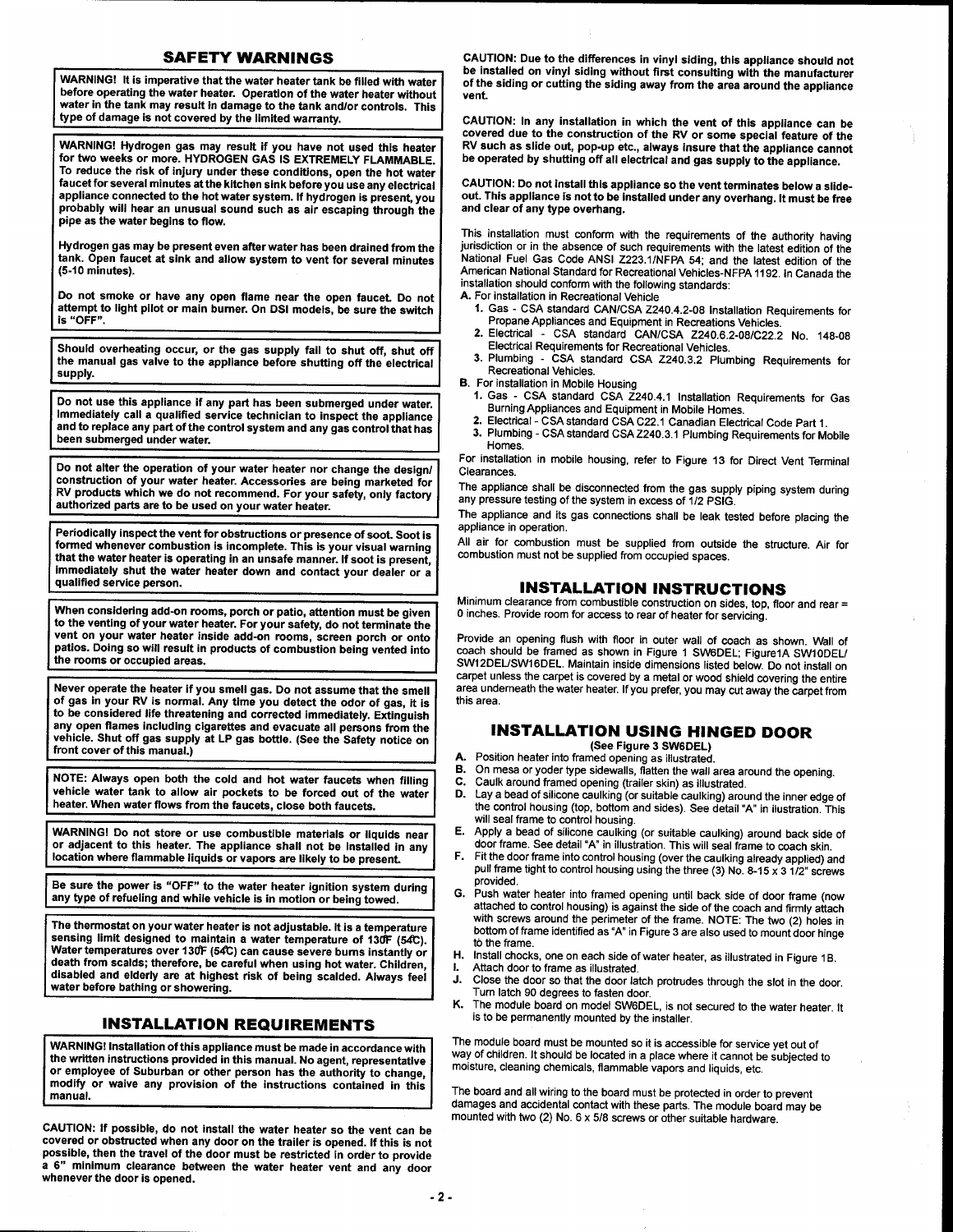

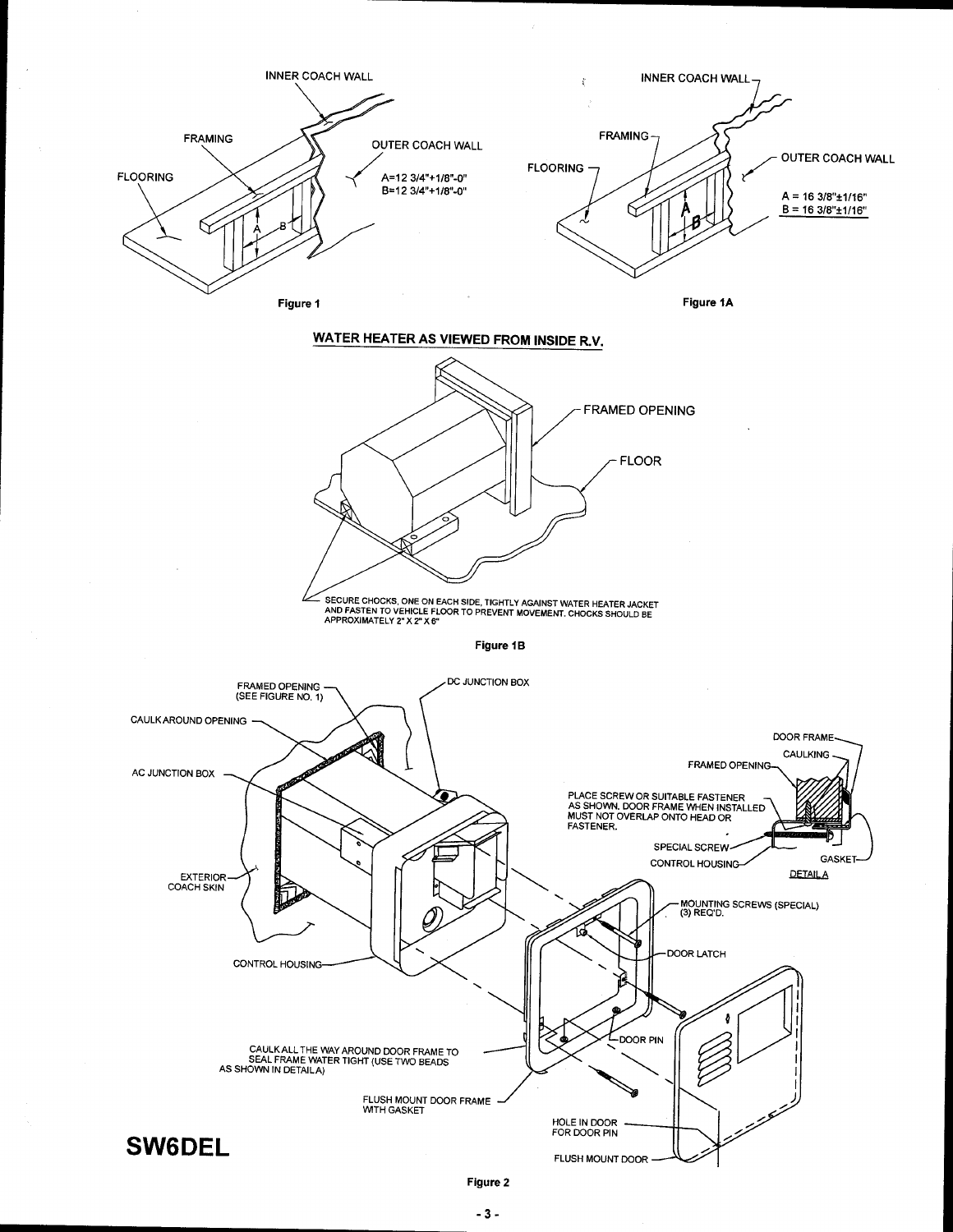



Figure 3

 $\epsilon$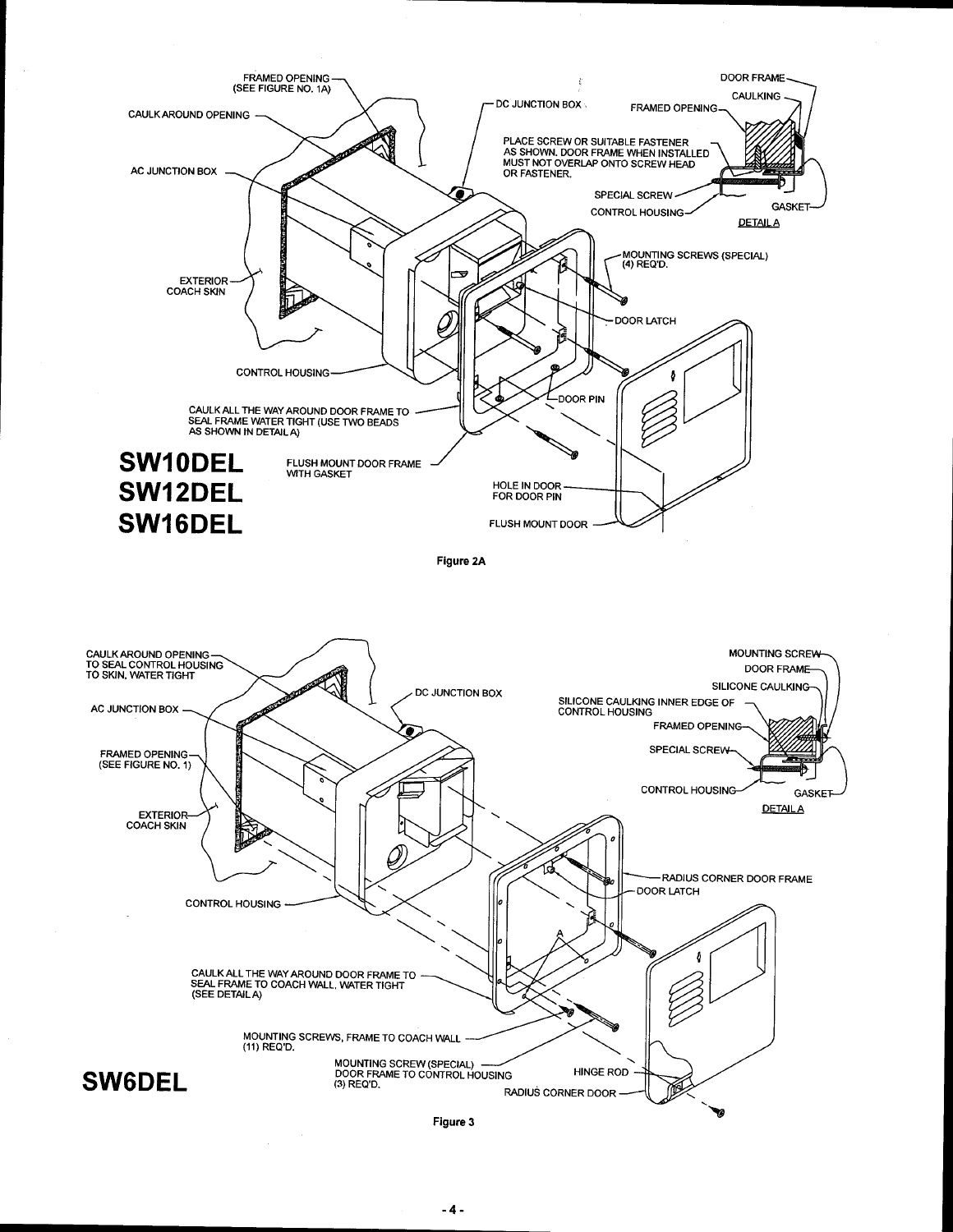### **INSTALLATION USING FLUSH MOUNT FRAME & DOOR**

(See Figure 2 SW6DEL; Figure 2A SW10DEL, SW12DEL, SW16DEL)

- Position heater into framed opening as illustrated. Slide unit into opening until A.
- the front of the control housing is flush with the exterior coach skin. **B.**
- Secure the control housing to the coach wall (framed opening) at the top and sides of control housing compartment using screws or other suitable fasteners. Recess the screws or fasteners back far enough from the front edge of control housing (approximately 1 1/2") in order to clear the flange on door frame. The door frame, when installed, must not overlap onto screw or other fastener head. If due to the wall thickness, it is not possible to secure the water heater without covering the fastener head with the door frame, it is important to not over tighten the fastener and distort the control housing. Over tightening of the fastener may cause water heater leaks between the control housing and the door frame.
- NOTE: Caulk around screw or fastener heads to assure water tight seal.
- Install chocks, one on each side of water heater, as illustrated in Figure 1B. C.
- On mesa or yoder type sidewalls, flatten the wall area around the opening. D.
- Е Caulk around framed opening (trailer skin) as illustrated.
- Caulk around door frame using 2 beads of silicone caulking (or suitable F. caulking) - one on flange to seal to control housing and one around back side of frame to seal to coach skin. (See detail A in illustration.)
- Insert door frame into control housing and secure with three (3) No. 8-15  $\times$  3 G. 1/2" screws provided.
- To install door, place the two holes in the bottom of the door over the door н. pins on the frame. Close the door so that the latch protrudes through the slot in the door. Turn latch 90 degrees to fasten door.
- The module board on models SW6DEL, SW10DEL, SW12DEL, SW16DEL I. is not secured to the water heater. It is to be permanently mounted by the installer.

The module board must be mounted so it is accessible for service yet out of way of children. It should be located in a place where it cannot be subjected to moisture, cleaning chemicals, flammable vapors and liquids, etc.

The board and all wiring to the board must be protected in order to prevent damages and accidental contact with these parts. The module board may be mounted with two (2) No.  $6 \times 5/8$  screws or other suitable hardware.

#### **MAKING ELECTRICAL CONNECTIONS** 12 VOLTS D.C.

- A. Refer to Figure 2 for location of D.C. junction box on SW6DEL.
- The electrical connections must be made in accordance with local codes and В. regulations. In the absence of local codes and regulations, refer to the latest edition of the National Electrical Code NFPA 70.
- In Canada, the electrical installation should conform with CSA standard CAN/ CSA Z240.6.2-08/C22.2 No. 148-08 Electrical Requirements for Recreational Vehicles and CSA C22.1 Canadian Electrical Code Part 1 when installing the unit in recreational vehicles and mobile homes respectively.
- Make the 12 Volt D.C. electrical connections following the wiring diagram C. illustrated in Figure 4.

If the power supply is to be from a converter, we recommend that the converter system be wired in parallel with the battery. This will serve two purposes:

- 1. Provide a constant voltage supply
- 2. Filter any A.C. spikes or volt surges

We recommend insulated terminals be used for all electrical connections.

### **MAKING ELECTRICAL CONNECTIONS** 120 VOLTS A.C.

A. Refer to Figure 2 for location of A.C. junction box.

B. The electrical connections must be made in accordance with local codes and regulations. In the absence of local codes and regulations, refer to the latest edition of the National Electrical Code NFPA 70.

In Canada, the electrical installation should conform with CSA standard CAN/ CSA Z240.6.2-08/C22.2 No. 148-08. Electrical requirements for Recreational Vehicles and CSA C22.1 Canadian Electrical Code Part 1 when installing the unit in recreational vehicles and mobile homes respectively.

C. Check rating plate and wiring diagram (Figure 5) before proceeding. Install a fused safety switch or circuit breaker of adequate capacity between heater and electrical power source. Attach the black and white wires from the fused switch or breaker to corresponding colored wires in heater junction box. A green wire from a well grounded source must be attached to the green ground screw or nut in the junction box.

CAUTION: Before applying the 120 VAC power to the water heater junction box, be sure the switch for electric element is in the "OFF" position.

WARNING! Before the switch for the electric element is turned to the "ON" position, the water heater tank must be filled with water. See "Safety Warnings".

#### **MAKING WATER CONNECTIONS**

A. Water connections are made at the rear of the water heater. See Figure 6. Connect the hot and cold water lines to the 1/2" female pipe fitting provided on rear of tank. These fittings are marked "HOT" and "COLD". NOTE: Inside each fitting is a plastic fill tube. Its purpose is to enhance water circulation. DO<br>NOT REMOVE PLASTIC FILL TUBE.

IMPORTANT: Use a pipe thread compound suitable for potable water or pipe thread tape on all connections to assure they will not leak.

- B. For ease of removal, it is suggested that a pipe union be installed in each water line.
- C. Fill tank with water. Open both hot and cold water faucets to expel air from tank. When tank is filled and water flows from faucets, close both faucets and check all connections for leaks.

CAUTION: If you use air pressure to check for leaks, the pressure must not exceed 30 PSI (in accordance with NFPA 1192).

NOTE: After leak testing, drain water from tank.

#### **MAKING GAS CONNECTIONS**

A. Connect a 3/8" gas supply line to the 3/8 flare fitting at gas valve located in the control housing. When making the gas connection, hold the gas fitting on the valve with a wrench when tightening the flare nut. Failure to hold fitting secure could result in a gas leak due to fitting being damaged.

NOTE: It will be necessary to remove the grommet from the control housing, make the gas connection at the valve, then reinstall grommet.

WARNING! It is imperative that grommet and gas line through grommet be caulked air tight. If not tightly sealed, moisture and potential harmful flue products could vent through opening and into living area of trailer. (See Figure 7.)

B. Turn on gas and check all fittings and connections for leaks, using a soap and water solution. Correct even the slightest leak immediately

WARNING! Do not use an open flame to check for leaks!

### **SAFETY INFORMATION** FOR YOUR SAFETY READ BEFORE OPERATING

WARNING! If the user of this appliance fails to maintain it in the condition in which it was shipped from the factory or if the appliance is not used solely for its intended purpose or if appliance is not maintained in accordance with the instructions in this manual, then the risk of a fire and/or the production of carbon monoxide exists which can cause personal injury, property damage or loss of life.

#### **OPERATING INSTRUCTIONS** – GAS –

WARNING! If you do not follow these instructions exactly, a fire or explosion may result causing property damage, personal injury or loss of life.

WARNING: Before operating water heater, be sure tank is filled with water. See "Safety Warnings".

- This appliance does not have a pilot. It is equipped with an ignition device which automatically lights the burner. Do not try to light the burner by hand.
- BEFORE LIGHTING smell all around the appliance area for gas. Be sure to В. smell next to the floor because some gas is heavier than air and will settle on the floor.

#### WHAT TO DO IF YOU SMELL GAS

- Do not try to light any appliance.
- Do not touch any electric switch.
- Do not use any phone in your building.
- Immediately call your gas supplier from a neighbor's phone. Follow the gas supplier's instructions.
- If you cannot reach your gas supplier, call the fire department.
- This is an automatic gas valve, no adjustments are necessary. Do not attempt C. to repair the gas valve. This may result in a fire or explosion.
- Do not use this appliance if any part has been under water. Immediately call D. a qualified service technician to inspect the appliance and to replace any part of the control system and any gas control which has been under water.
- E. Before operating water heater, check the location of the vent to make sure it will not be blocked by the opening of any door on the trailer. If it can be blocked, do not operate the water heater with the door open.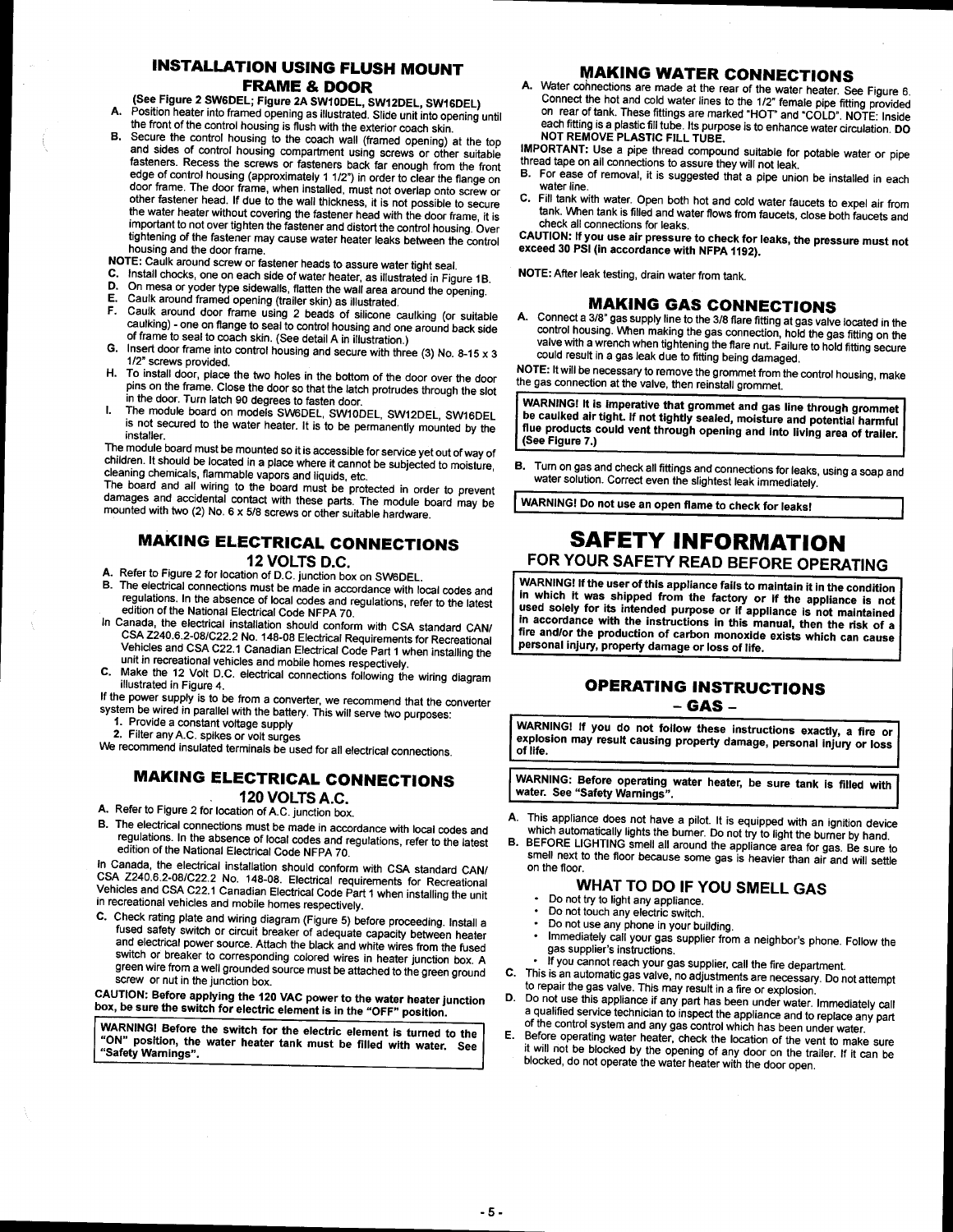# OPERATING INSTRUCTIONS FOR UNITS **WITH DIRECT SPARK IGNITION GAS VALVE**<br>1. STOP! Read the safety information provided.<br>2. Turn off all electric power to the essurings

- 
- 2. Turn off all electric power to the appliance.<br>3. Turn "OFF" gas supply
- 
- 3. Turn "OFF" gas supply.<br>4. Wait five minutes for gas to clear the area. If you smell gas then STOP! Follow instructions in item  $\tilde{B}$  of the safety information. If you don't smell gas, go to next step.<br>5. Turn "ON" gas supply
- 5. Turn "ON" gas supply.<br>6. Turn on electrical nows
- 
- Furtherman contracts the appliance.<br>Tum on electrical power to the appliance.<br>Turn switch marked "GAS" in Figure 8 to "ON" position. If the burner does not light, the system will automatically attempt two more tries for ignition before<br>lock-out.<br>NOTE: Each ignition cycle will have a 15 second purge before spark cycle if

System is a three try system.<br>
8. If lockout occurs before main burner lights, turn switch to "OFF", wait five<br>
seconds and turn switch to "ON" position. This will restart the ignition cycle.<br>
The first start-up of the hea

If the burner will not come on, the following items should be checked before calling<br>a service person.

- 
- 
- 
- 1. Switch turned off.<br>2. Gas supply to heater is empty or turned off.<br>3. Reset button on ECO is tripped. (see Figure 9)<br>4. lf bumer fails to light, call a Suburban Service Center or a local RV service agency.

# OPERATING INSTRUCTIONS - Electric Elements -

Electric water heaters are<br>designed to operate with a minimum amount of service problems; however, proper<br>operation and care is essential.

By far the most common trouble with electric water heaters results from energizing the waier heater before it is filled with water. Even brief operation of the<br>electric element without electric element without water in the tank will bum-out the electric heating element.

Before the electric element will operate, the switch reverence LEMENTON.<br>Incated behind the water corner of the control housing must be in the "ON" position.

To energize the electric element, locate the Switch, Lamp and Plate assembly (see Figure 8) inside the RV and turn the switch marked 'ELECTRIC" to the "ON" position. The water heater temperature will be regulated by the thermostat.





**THERMOSTAT AND MANUAL RESET**<br>MODELS: SW6DEL, SW10DEL, SW12DEL, SW16DEL (See Figure 9)<br>The model water heaters listed above are equipped with a high temperature limit<br>as a cut-off device. Temperature above 180<sup>°</sup>F will cau

To activate burner, the water temperature must be below 110 F, push reset button to re-activate burner.

**THERMOSTAT AND MANUAL RESET**<br>MODELS SW6DEL, SW10DEL, SW12DEL, SW16DEL (See Figure 10) MODELS SW6DEL, SW10DEL, SW12DEL, SW16DEL (See Figure 10)<br>The model water heaters listed above are equipped with a high temperature limit as a cut-off device. Temperature above 180F will cause manual reset button to trip shutting down the electric element.

To activate element, the water temperature must be below 110F, push reset button<br>to re-activate the electric element.

above this elevation may require derating by 4 percent for every 1,000 feet above sea level. For example, at 8,000 feet, the water heater should be derated

If the unit is not properly derated, lack of sufficient oxygen for combustion<br>may produce improper burner operation. Pilot outage caused by burner lift-off may produce improper burner operation. Pilot outage caused by burner lift-off<br>or sooting from a yellow burner may occur indicating the possibility of carbon<br>monoxide. You may also notice a lack of efficiency in heating the monoxide. You may also notice a lack of efficiency in heating the water because<br>of incomplete combustion of the burner at these higher altitudes.

Consult with the local gas company, your dealer, an RV service agency or Suburban Manufacturing Company for proper derating of the unit. Change-out of the burner/orifice (derating) should be done by the dealer or a qualifi agency.

NOTE: It is important that once the unit has returned to lower elevation (below 4,500 feet), this high altitude deration and pilot adjustments (if equipped) be reversed for proper operation of the unit.

# **TO TURN OFF WATER HEATER**<br>1. Turn switch to "OFF" position.<br>2. Turn off electrical power to the continues.

- 
- 2. Turn off electrical power to the appliance.<br>3. Turn off gas supply.
- 
- 4. If vehicle is to be stored or heater is going to be turned off while subject to freezing temperature, drain water heater. (See "Draining and Storage Instructions.")

#### MAINTENANCE

WARNING! If the user of this appliance fails to maintain it in the condition<br>in which it was shipped from the factory or if the appliance is not used solely for its intended purpose or if appliance is not maintained<br>in accordance with the instructions in this manual, then the risk of a fire and/or the production of carbon monoxide exists which can cause personal injury, property damage or loss of life.

WARNING: For your safety, all repairs should be performed by your dealer or a qualified service person.

A. Main Burner: Do not allow the burner to burn with a yellow flame, because sooting will occur. (See Safety Warnings). If the burner flame is yellow and

has an erratic pattern, shut unit down and contact a qualified service agency.<br>Do not continue operating unit with improper burner flame. (See Figure 11 for<br>correct and incorrect burner flame appearance.)<br>B. Periodically i

- 
- Check the screen in the door to see that no foreign material has accumulated to prevent flow of combustion and ventilating air.
- Check to be sure there is no flame present at burner orifice or burner whenever main gas valve is closed. This can be checked by turning the OFF/ON switch to the "OFF" position. OFF/ON switch to the "OFF" position.<br>C. Frequent checks should be made of the grommet on the gas intet to assure<br>tight seal. (See "Making Cee Granactics")
- tight seal. (See "Making Gas Connections").<br>D. Periodically check wiring and wire conne
- Periodically check wiring and wire connection to be sure wiring is not damaged/frayed and that all terminals and connections are tight and in compliance with codes (See "Making Wire Connections").

# DRAINING AND STORAGE INSTRUCTIONS If RV is to be stored during winter months, the water heater must be drained to

- prevent damage from freezing.<br>1. Turn off electrical power to water heater either at the switch from the electrical element or at breaker.
- 2. Shut off gas supply to water heater.<br>3. Turn off pressure nump on water sy
- 
- 
- 
- 3. Turn off pressure pump on water system.<br>4. Open both hot and cold water faucets.<br>5. Remove anode rod from tank.<br>6. Follow RV manufacturer's instructions for draining entire water system.

6. Follow RV manufacturer's instructions for draining entire water system.<br>NOTE: Be certain to refiil water heater with water and remove all air from tank and<br>lines before re-lighting or before turning on electrical power. lines before re-lighting or before turning on electrical power.

#### WINTERIZING

If your water heater plumbing system is equipped with a bypass kit, use it to<br>close off the water heater, drain the water heater completely and leave the water<br>heater closed off (out of the system) in the bypass position plumbing system is not equipped with a bypass kit, and you intend to winterize by<br>adding antifreeze to the system, remove the anode rod (storing it for the winter)<br>and replace it with a 3/4" drain plug.

HIGH ALTITUDE DERATION<br>Suburban water heaters are certified by nationally recognized testing laboratories protong the life of the tank by absorbing the corrosive action of hot water. Under<br>for operation without modificatio prolong the life of the tank by absorbing the corrosive action of hot water. Under normal use, the anode rod will deteriorate and because of this, we recommend<br>it be replaced yearly. NOTE: Water with high levels of iron and/or sulfate will above sea level. For example, at 8,000 feet, the water heater should be derated increase the rate of deterioration; therefore, more frequent replacement may be required. If anode rod is mostly eaten away, replace it with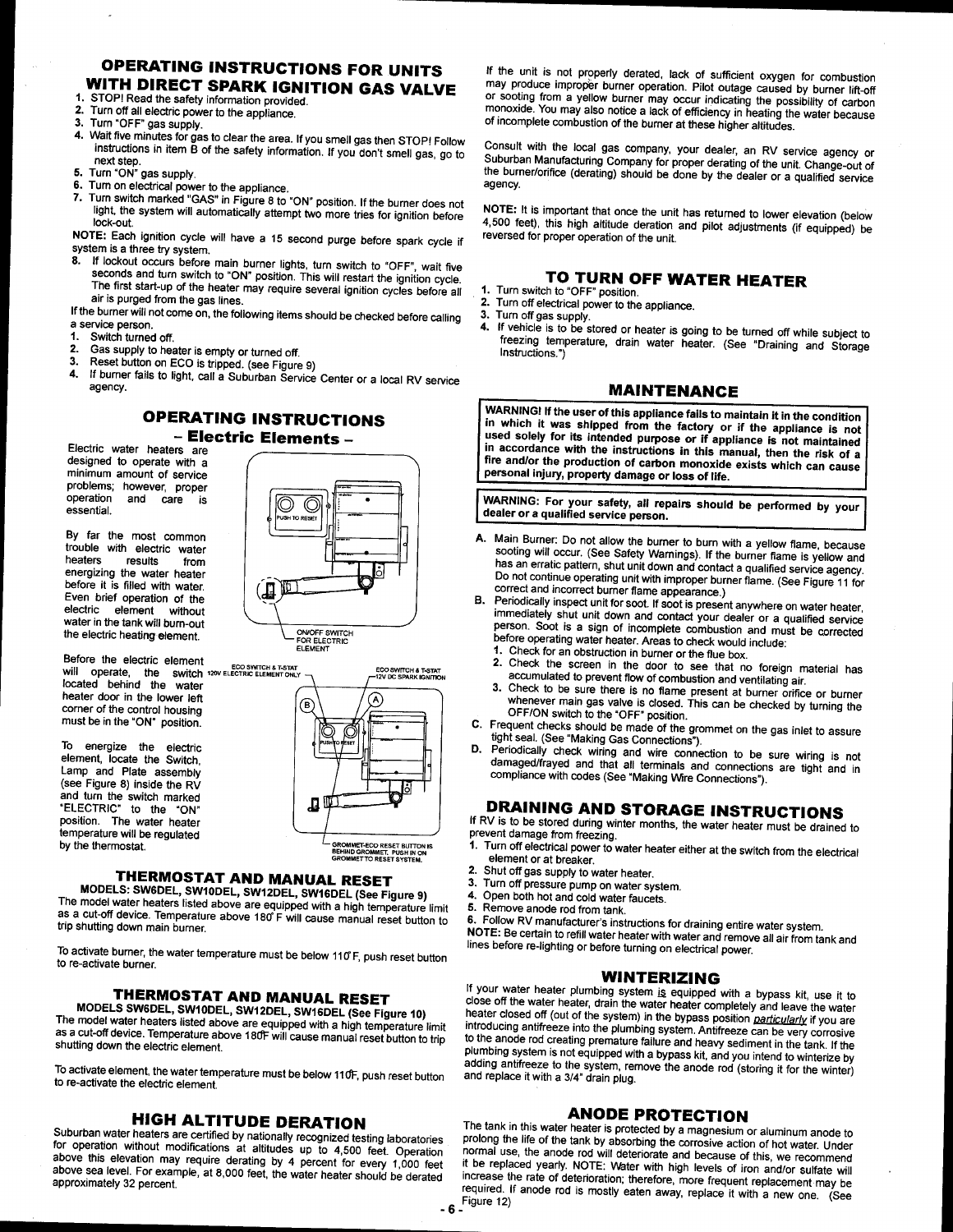To prevent a water leak when replacing the anode rod, a pipe thread sealant approved for potable water (such as Teflon tape) must be applied to the threads of the anode rod. Proper application of a thread sealant will not interfere with the anode's tank protection.

Operating the water heater without proper anode protection will decrease tank life and will void your warranty on the tank. NOTE: Tank is drained by removing anode rod (See "Drain and Storage" instructions).

To extend anode life, drain water from tank whenever RV is not being used. Avoid any extended time of non use with water in tank. Also, refer to section on winterizing.

WARNING! Do not replace the anode rod with any non-Suburban accessory part, such as an "add-on" electric heating element. Items such as these are not approved to be installed in Suburban products. They could create an unsafe condition and will also void all warranties.

## **ODOR FROM HOT WATER SYSTEM**

Odor from the hot water system is not a service problem and many water supplies contain sufficient amounts of sulphur to produce an odor. The odor is similar to rotten eggs and is often referred to as "sulphur water". It is not harmful - only unpleasant to smell. Sulphur water can be caused by a chemical action or by bacteria. The solution to eliminate is chlorination of the water system. Add about Six (6) ounces of chlorinated common household liquid bleach to each 10 gallons in the water tank. Then run the chlorinated water throughout the system, opening each faucet one at a time until you smell the chlorine. Let the RV sit for a few days and the chlorine should take care of the problem. Then you will need to take Care of the chlorine. Remove the chlorine by flushing the system with fresh water. This may take several attempts. You may consider adding a filtering system that removes chlorine and prevents sulphur water. If the sulphur or rotten egg smell continues, flush the system once again as described above and replace anode rod as necessary.

## PRESSURE RELIEF VALVE

The temperature and pressure relief valve is designed to open if the temperature of the water within the heater reaches 210F, or if the water pressure in the heater reaches 150 pounds. Recreational vehicle water systems are closed systems and during the water heating cycle the pressure build-up in the water system will reach 150 pounds. When this pressure is reached, the pressure relief valve will open and water will drip from the valve. This dripping will continue until the pressure is reduced to below 150 pounds, and the valve closes. This condition is normal and does not indicate a defective relief valve.

WARNING! Do not place a valve between the relief valve and the tank. Do not plug the relief valve under any circumstances.

# **WATER WEEPING OR DRIPPING FROM PRESSURE RELIEF VALVE**

You may experience water weeping or dripping from your water heater's Pressure and Temperature (P & T) Relief Valve when your water heater is operating. Water weeping or dripping from the P & T Valve does not always mean the P & T Valve is defective. As water is heated, it expands. The water system in a recreational vehicle is a closed system and does not allow for the expansion of heated water. When the pressure of the water system exceeds the relieving point of the P & T Valve, the valve will relieve the excess pressure.

Suburban recommends that a check valve not be installed directly at the inlet to the water heater tank. This will increase weeping of the pressure relief valve.

# WARNING! Do not remove or plug the relief valve.

One way to reduce the frequency of this occurrence is to maintain an air pocket at the top of the water heater tank. This air pocket will form in the tank by design. However, it will be reduced over time by the everyday use of your water heater. To replenish this air pocket:

- 1. Turn off water heater.
- 2. Turn off cold water supply line.
- 3. Open a faucet in the RV.
- 
- 4. Pull out on the handle of the Pressure Relief (P & T) Valve and allow water to flow from the valve until it stops. 5. Release handle on P & T Valve - it should snap closed.
- 
- 6. Close faucet and turn on cold water supply; as the tank fills, the air pocket will develop.

Repeat this procedure as often as needed to reduce the frequency of the weeping of the P & T Valve. If the weeping persists after following this procedure, you may elect to install an expansion or accumulator tank in the cold water line between the tank and check valve to relieve the pressure caused by thermal expansion. Contact your local dealer for assistance.

# **REMOVING WATER HEATER**

- Shut off gas supply and disconnect gas supply line from water heater. 1.  $2.$
- On all Electric Models, turn off electrical supply then disconnect 120 V.A.C. supply at junction box mounted on heater.
- On all DSI Models, disconnect 12 V.D.C. power supply at junction box on 3.
- Disconnect all wires at module board.
- Shotchitest on these at the same search.<br>Shut off water supply. Drain water from tank following instructions under 5. "Draining and Storage".  $-7-$
- 6. Disconnect hot and cold water lines from water heater.
- Remove screws or nails securing control housing to framed opening. 7. 8.
- Slide heater out. To reinstall, follow instructions in manual under "Installation" Instructions"

# **PARTS AND SERVICE**

Contact a conveniently located recommended Suburban Service Center. Describe to them the nature of your problem, make an appointment, if necessary, and provide for delivery of your RV with the appliance installed

To obtain information on locating a local service agency, contact:

AIRXCEL, Inc., Suburban Division **Customer Service Department** 676 Broadway Street Dayton, TN 37321 (423) 775-2131 Ext. 7101 www.RVComfort.com